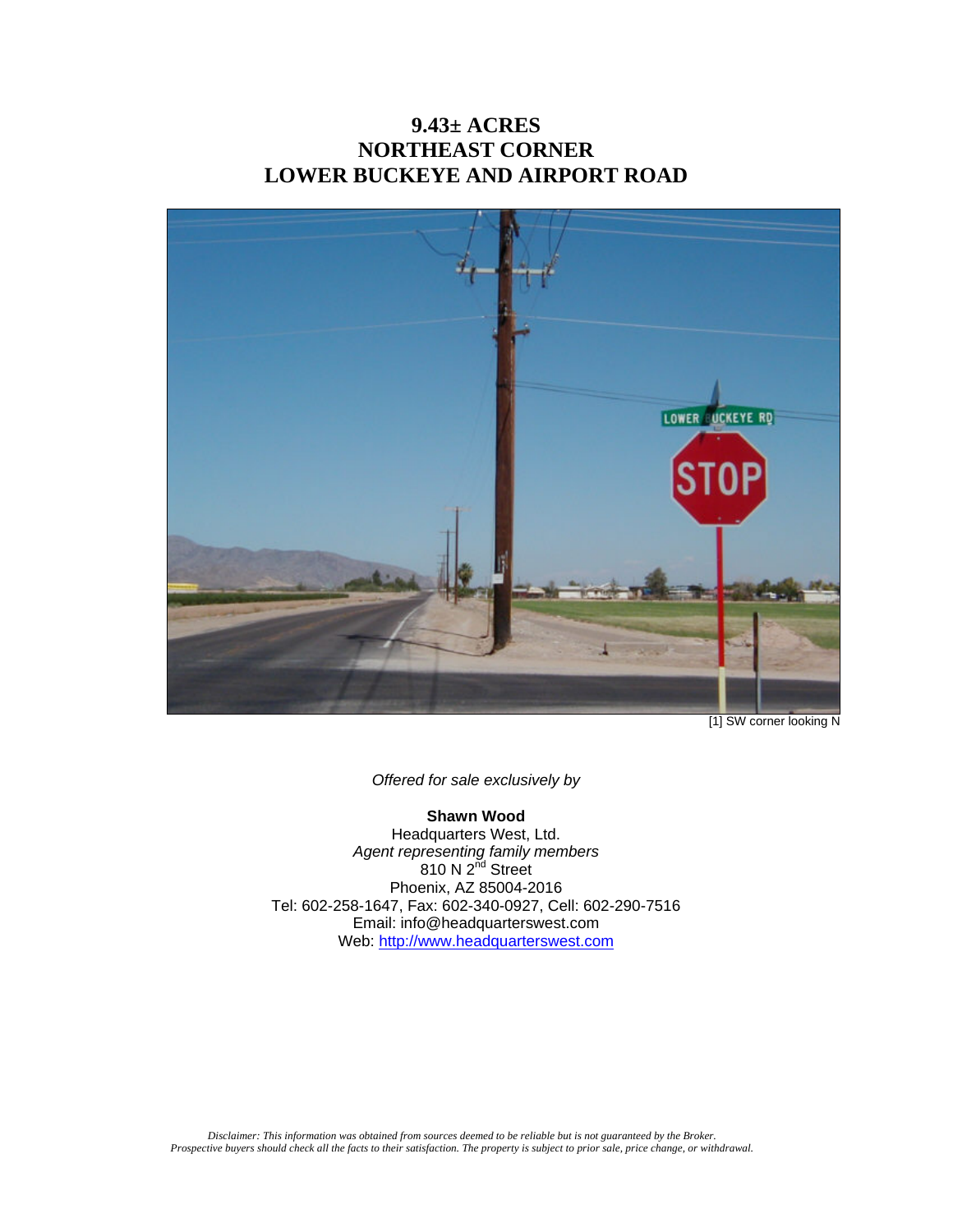#### **Quick Info**

| Location              | Northeast Corner Paved Airport & Paved Lower Buckeye                                          |
|-----------------------|-----------------------------------------------------------------------------------------------|
| <b>Size</b>           | 9.43± Assessor Acres                                                                          |
| Access                | 350' paved Lower Buckeye, 1192' paved Airport, 345' gravel Watkins                            |
| <b>Current Zoning</b> | Maricopa – $R$ 43                                                                             |
| <b>General Plan</b>   | Town of Buckeye - Rural Residential                                                           |
| <b>Flood Hazard</b>   | 100% Zone X - Outside of the 100-year flood plain                                             |
| <b>Utilities</b>      | Arizona Public Service, Septic, White Citrus Water Company Service Area                       |
| Water                 | <b>Roosevelt Irrigation District</b>                                                          |
| Easements             | Roadway, electric, telephone typical. RID Lateral on west border.                             |
| <b>Improvements</b>   | Irrigation ditch, irrigation leveling, no buildings.                                          |
| Taxes                 | Year 2004 - \$305.00                                                                          |
| Comments              | Property has commercial investment and residential development potential, currently irrigated |
|                       | bermuda.                                                                                      |

#### **Location**

The 9.43**±** acres are located on the northeast corner of Lower Buckeye Road and Airport Road, approximately 2 miles south of the Verrado and I-10 Interchange. The property lies within 2-6 miles of the Verrado and Sundance Residential Communities that are in the Town of Buckeye.

#### **Access and Frontage**

The property has approximately 350' of paved access from Lower Buckeye Road on the south border, and approximately 1192' of paved frontage from paved Airport Road on the west border. Current access to Interstate 10 from the property is  $\frac{3}{4}$  mile north on Airport, 1.5 miles east on Yuma, 2 miles north on Jackrabbit to I-10. The property is located 2.5 miles south of the Verrado and Interstate 10 interchange, which is planned to continue south, connecting Airport to Interstate 10.

#### **Description**

The offered property includes  $9.43<sub>±</sub>$  tax roll acres of land. The land is located in Maricopa County and zoned R-43.

Current use of property is irrigated field crop, located in the Roosevelt Irrigation District. Current surrounding land uses within 1 mile include rural residential to the north, south, east and west and irrigated field crop to the west and south. Land uses within 2 miles include a mix of cropland, planned community development, planned residential and rural residential.

- The property is designated as Rural Residential in the Town of Buckeye General Plan. The property is located in the White Tank Citrus Plat.
- The property has commercial potential, as Airport Road is expected to have prime access to Interstate 10 once the interchange is complete.

**Price**  \$750,000

**Terms**  Cash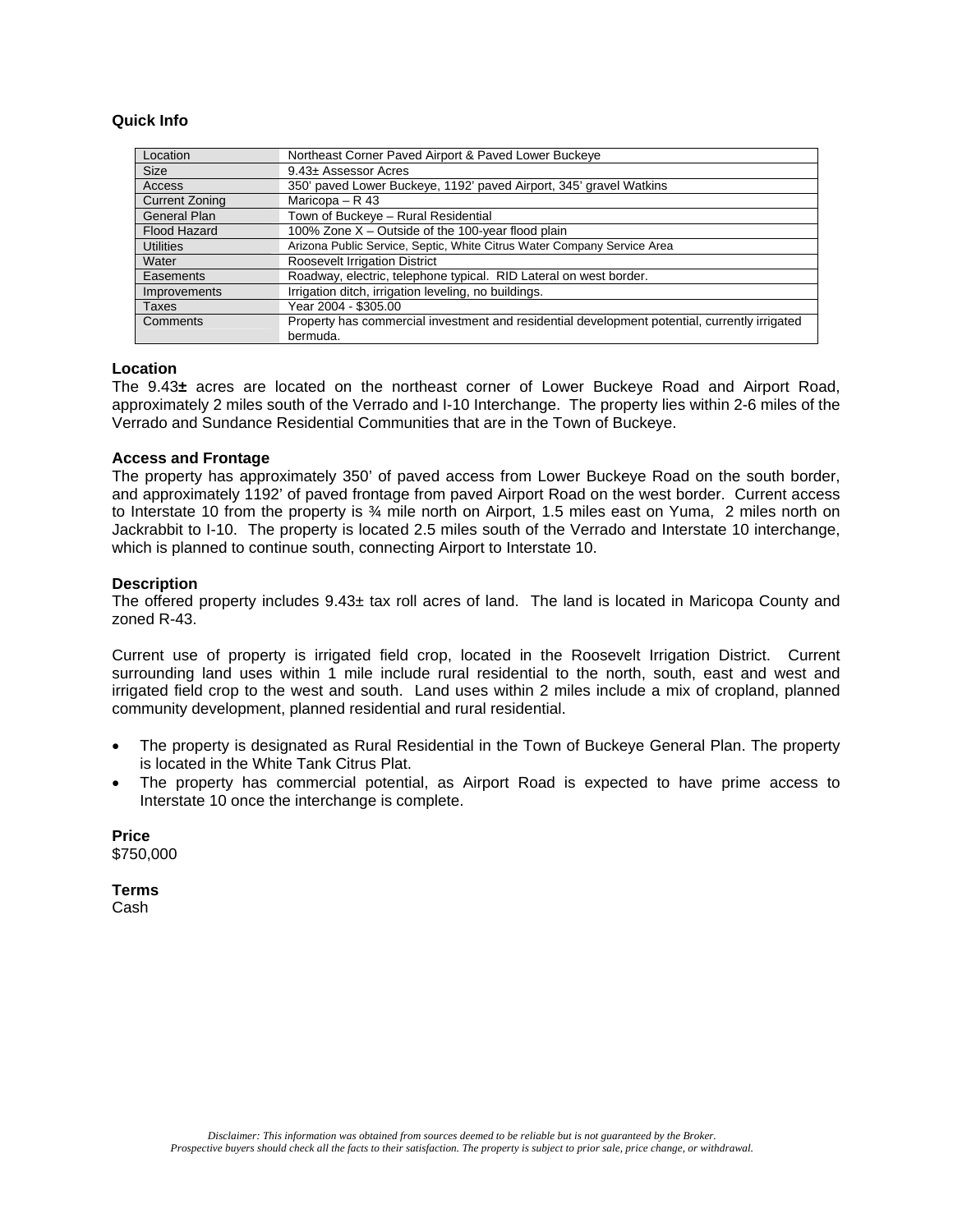# **Photographs**





[2] SW Corner looking E [3] SW Corner looking N







[6] SE Corner looking W

*Disclaimer: This information was obtained from sources deemed to be reliable but is not guaranteed by the Broker. Prospective buyers should check all the facts to their satisfaction. The property is subject to prior sale, price change, or withdrawal.*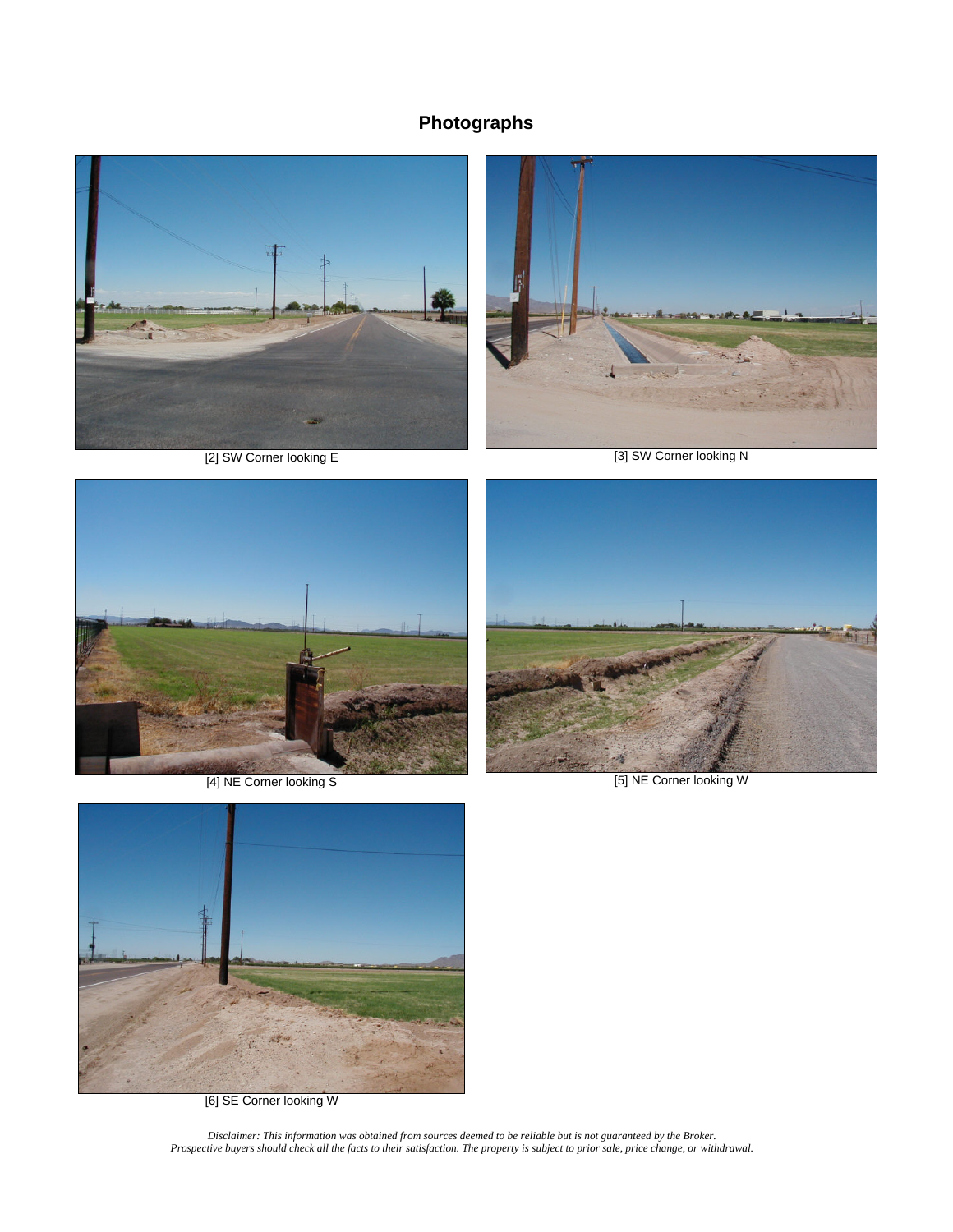**Location Map**



**Source**: Yahoo Maps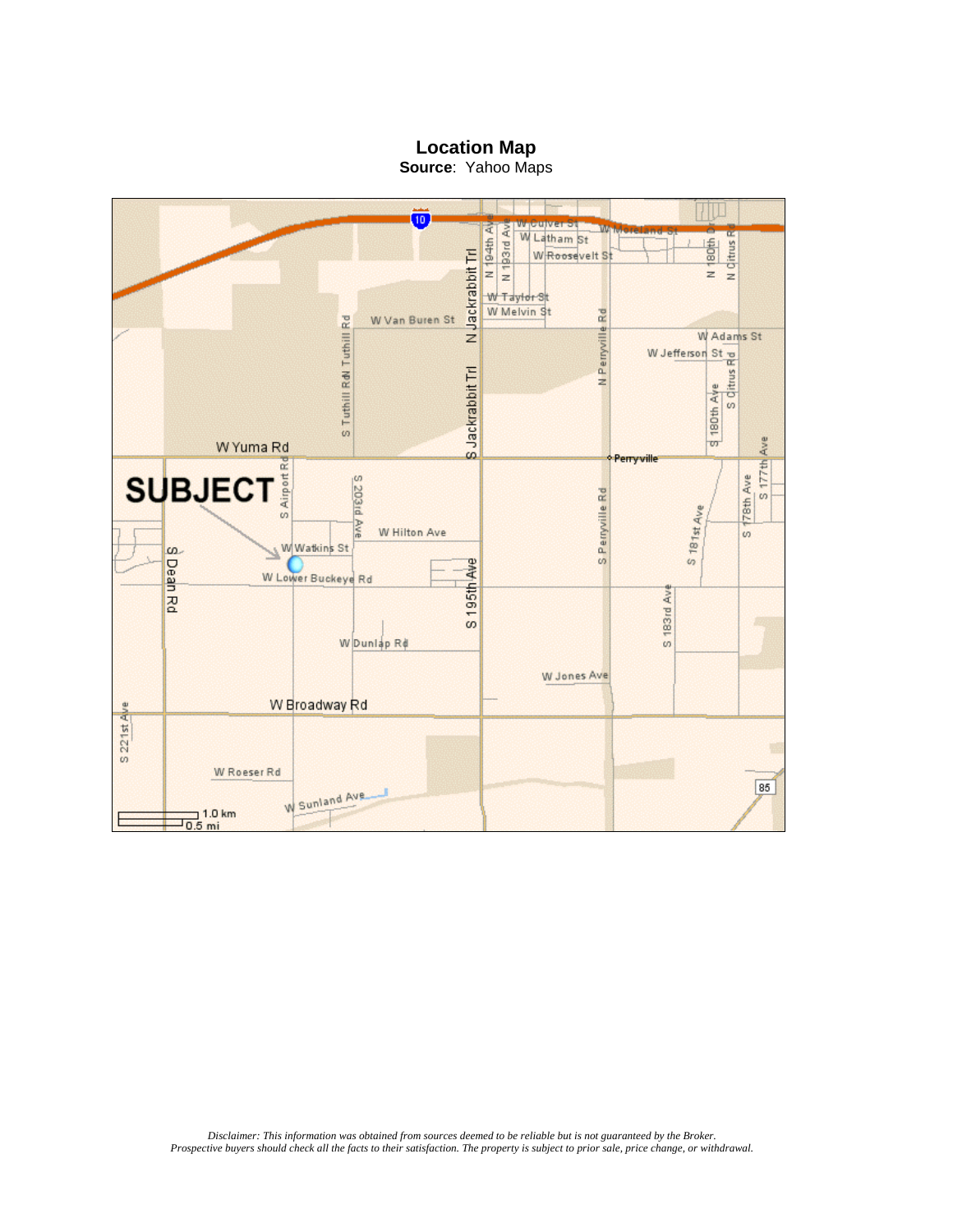**Aerial Photo Source**: Maricopa County Assessor